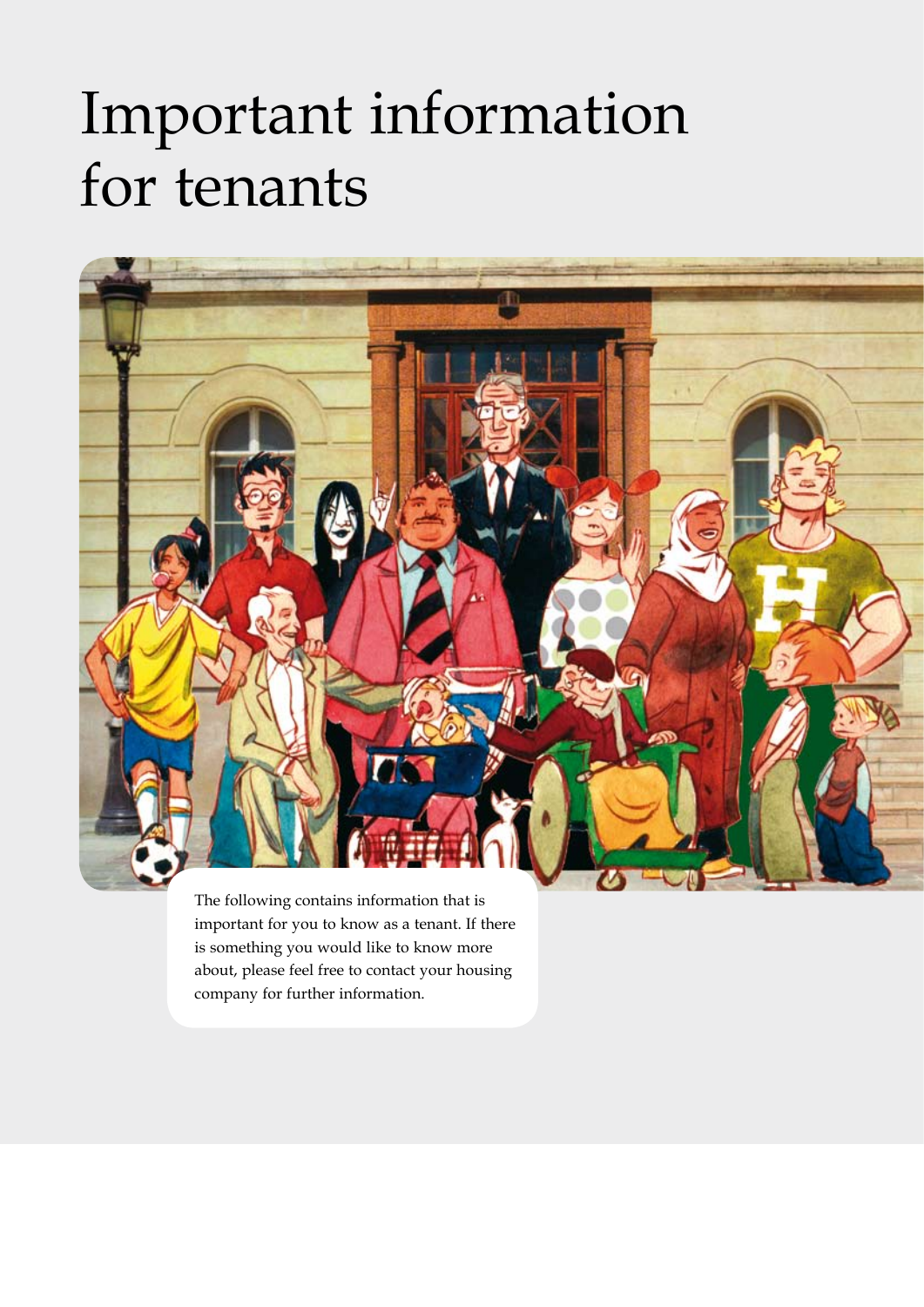#### Your tenancy agreement is a valuable document

A tenancy agreement is always drawn up between you and the housing company. This contract regulates what is included in the rent, what your rights and obligations as a tenant are and the terms of notice when you want to move out.



#### Pay your rent on time



It is important that you pay your rent in advance – at the latest, the last weekday before the first of the month.

You will receive a paying-in form from your housing company in good time. If you don't pay your rent on time, you risk losing your lease.

You must contact your housing company immediately if for some reason you will be late in paying the rent.

It may be possible to have your rent withdrawn via autogiro, that is, automatically from your bank account, or to have it paid via an electronic invoice. Contact your housing company for more information.

# Check your keys

You will receive a number of keys, which are originals and open the door to your flat, the street door and the communal laundry room, etc. These

keys are all marked with a specific number. You are responsible for keeping track of these keys. Treat them as valuables.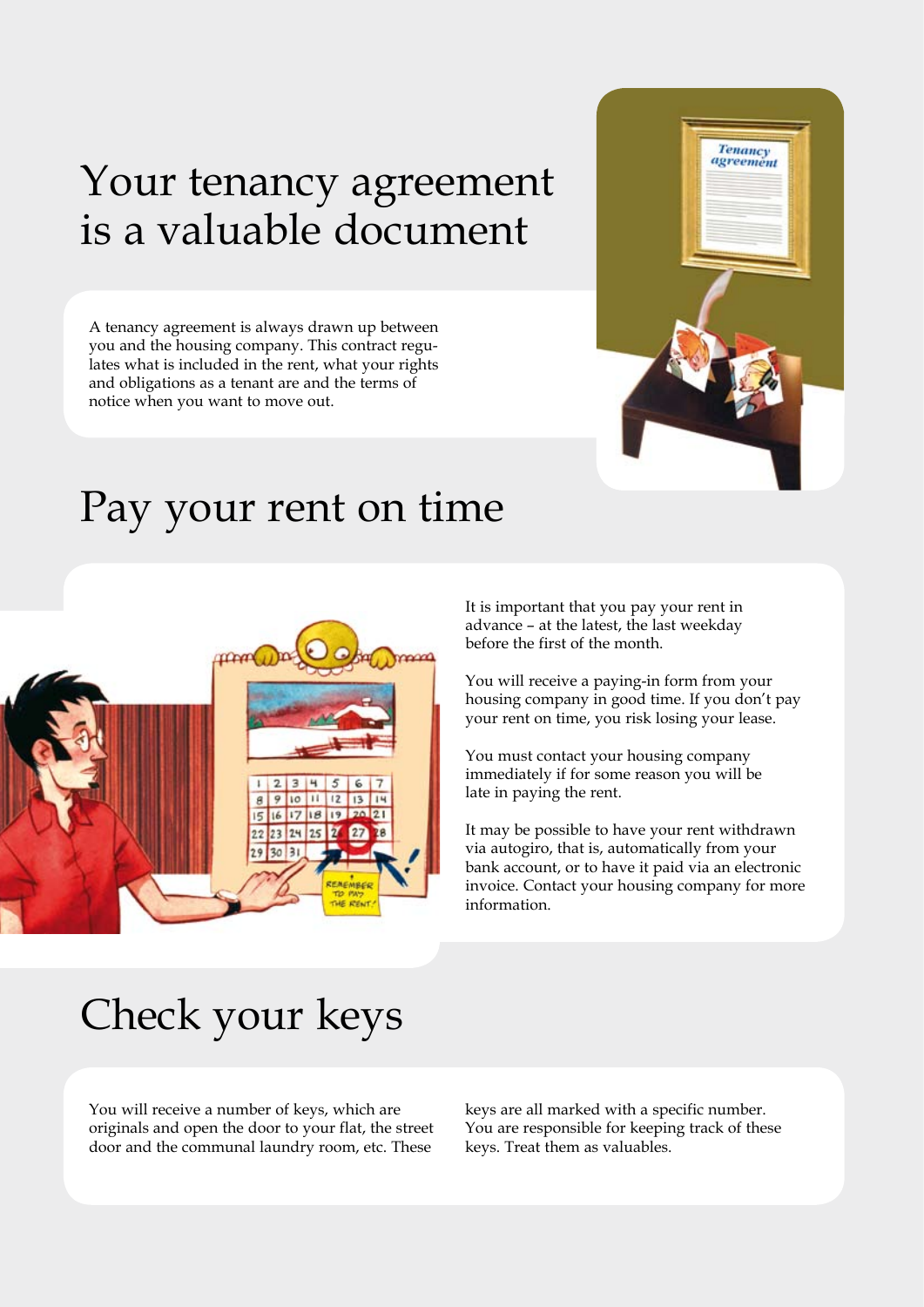### Telephone numbers for service and emergency calls

Every housing company has its own routines for reporting technical faults – where to ring, at what times, what to do if a fault occurs in the flat during the evening or weekend, etc. Find out which telephone numbers and which routines apply for your flat.



# Report faults and damage in the flat

You are obligated to contact the housing company as soon as possible if any fault or damage occurs in your flat, before the problem gets worse. If you neglect to do this, you may be found liable to pay

damages. If the fault was caused by abnormal wear and tear or direct damage, you may have to pay for the repair yourself.

# Protect your home and your possessions

An unfortunate incident – like a fire, water damage etc – can happen at any time, so you need protection for your home. The housing company only covers damage to the building itself, not your personal belongings. If such an incident should occur, a home insurance is a good way to protect your flat and your possessions.

Home insurance usually covers theft as well, but most insurance companies demand that you are extremely careful with your possessions. Therefore, you must always lock your flat when you go out. Do not keep theftprone items in the building's storage rooms in the cellar or attic, or in your car.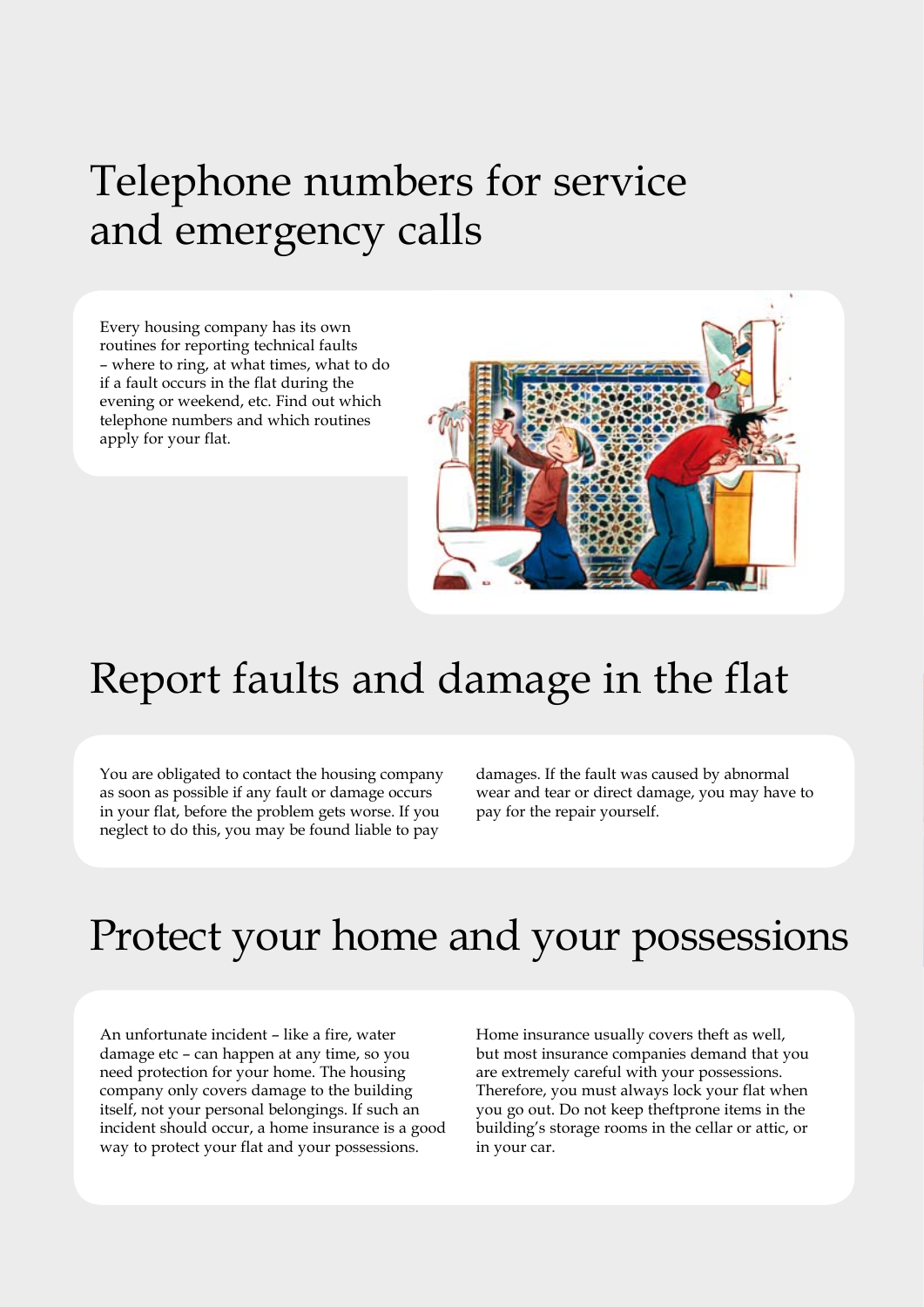#### Get a fire detector

Sometimes, there is already a fire detector installed in the flat when you move in. If so, it belongs to the housing company and you

may not take it with you when you move out. If there is no fire detector when you move in, we strongly recommend that you install one.

# Take care of your flat

You are responsible for the care of your flat. These are things you should do regularly:

- Defrost the freezer and refrigerator.
- Clean the kitchen fan.
- Clear the water trap in the washbasin.
- Check the vents in the flat and clean them if necessary.



*Clean the floor drain under the bathtub/shower.*

#### **If your toilet is leaking**

If your toilet is dripping or leaking, try pulling or pushing the flush button or handle a few times. If that doesn't help, make a fault report to your housing company as soon as possible.

#### **If the drain is blocked up**

If there is stoppage in your drain you can try to clear the passage yourself. Never use chemical products, such as lye. If you can't clear the stoppage, contact the housing company as soon as possible. If you regularly remove hair and other waste products from the bottom valve of the bathtub, washbasin and kitchen sink, you help prevent stoppage from occurring in the first place.

#### **If you need a to change a light bulb or other electrical items**

Some things you may handle yourself, but other things need to be done by an expert. You may:

- Change light bulbs and fluorescent tubes.
- Change plugs and fuses.
- Connect and change lighting fittings in dry facilities.

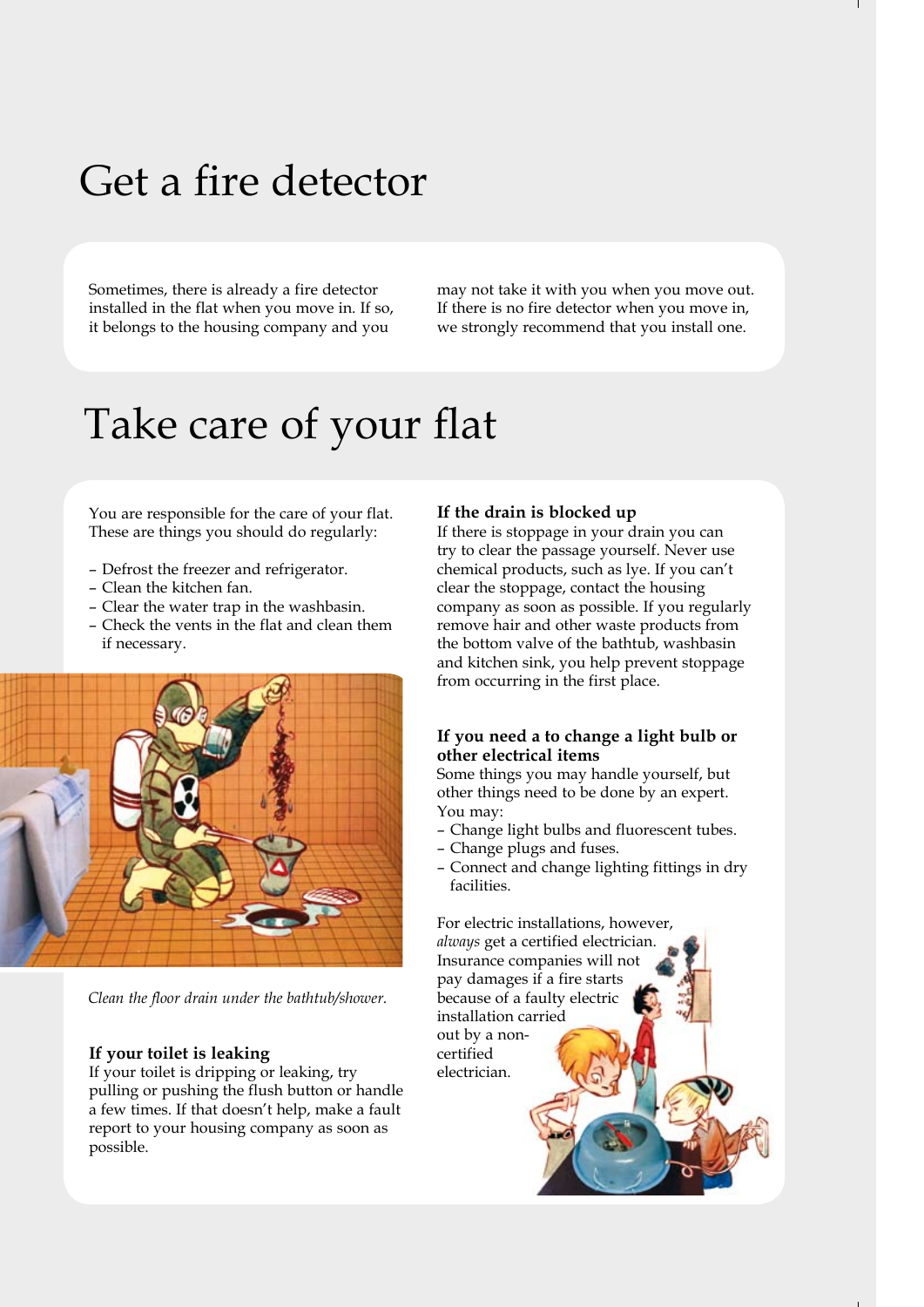### You have the right to peace and quiet in your home



If you are disturbed by a neighbour, you should contact him or her yourself first. If the disturbance continues, however, contact the housing company.

When you are going to have a party, notify your neighbours in advance. You are responsible for your guests – see to that they do not disturb other tenants, whether it be in the flat, the stairway or outside the housing unit.

Naturally, you and your family should be able to move around normally in the flat without worrying that others will consider you a nuisance. But between 10.00 p.m. and 7.00 a.m., you should show special consideration.

#### **Disturbance hot line**

If a disturbance is particularly annoying and occurs after office hours, you can ring the housing company's disturbance hot line number *(störningsjour)* if there is one, or, in exceptionally severe cases, you can ring the police. State your name, address and phone number, what is happening and who is bothering you.

### A few rules about pets

A pet can be a pleasant and cherished member of the family. But some people are allergic to animals or are even afraid of them. As a pet owner, you must show consideration.



We therefore ask you to comply to the following:

- Never leave your animal unattended.
- Always keep dogs in leashes within the housing area.
- See to it that dogs and cats do not dirty the area, especially in children's playgrounds.